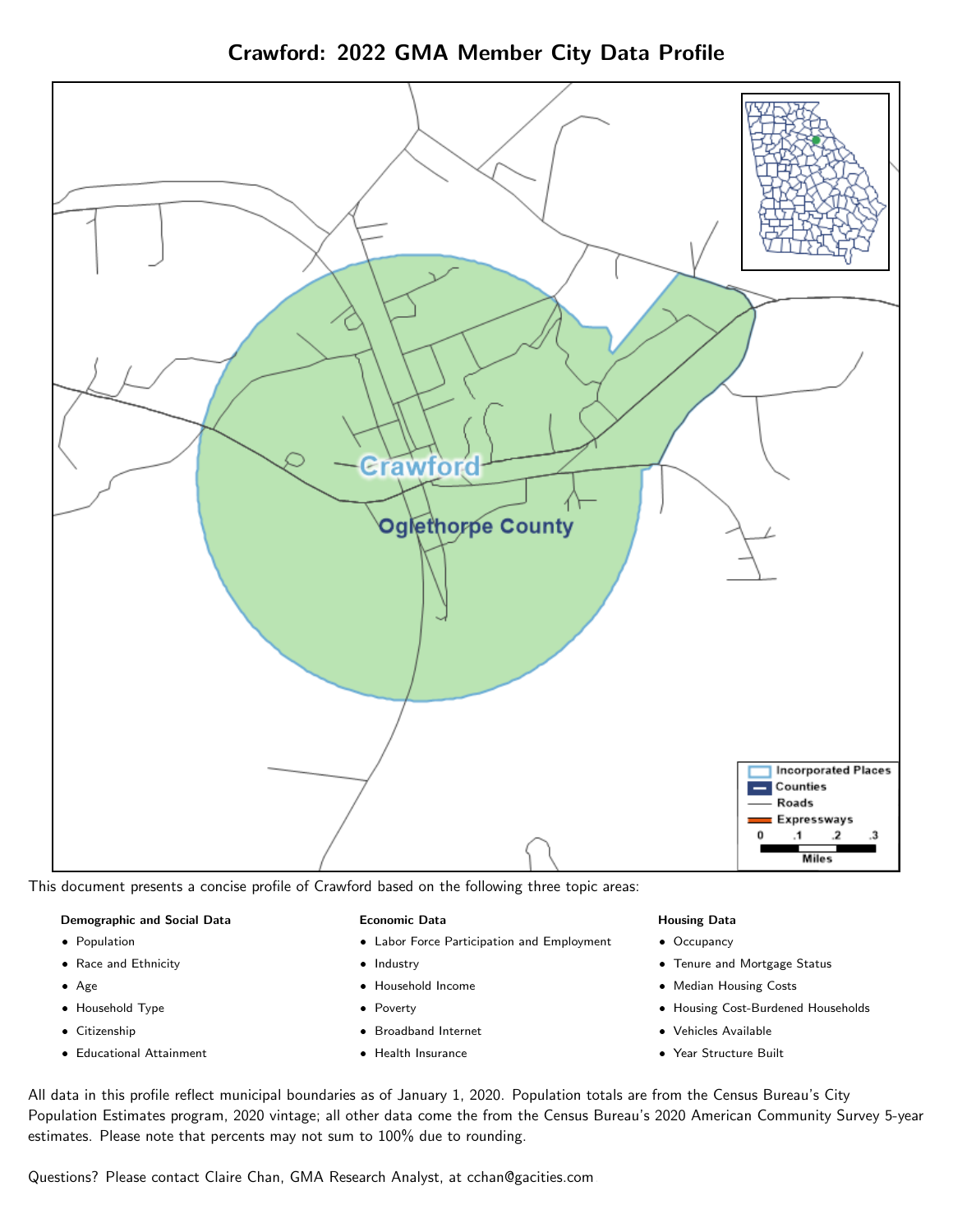# Crawford: Demographic and Social





#### **Citizenship**



Race and Ethnicity



Source: U.S. Census Bureau, City Population Estimates, 2020 vintage Source: American Community Survey, 2020 5-year estimates, table B03002

#### Household Type



Source: American Community Survey, 2020 5-year estimates, table B01001 Source: American Community Survey, 2020 5-year estimates, table B11001

#### Educational Attainment



Source: American Community Survey, 2020 5-year estimates, table B05002 Source: American Community Survey, 2020 5-year estimates, table B15002

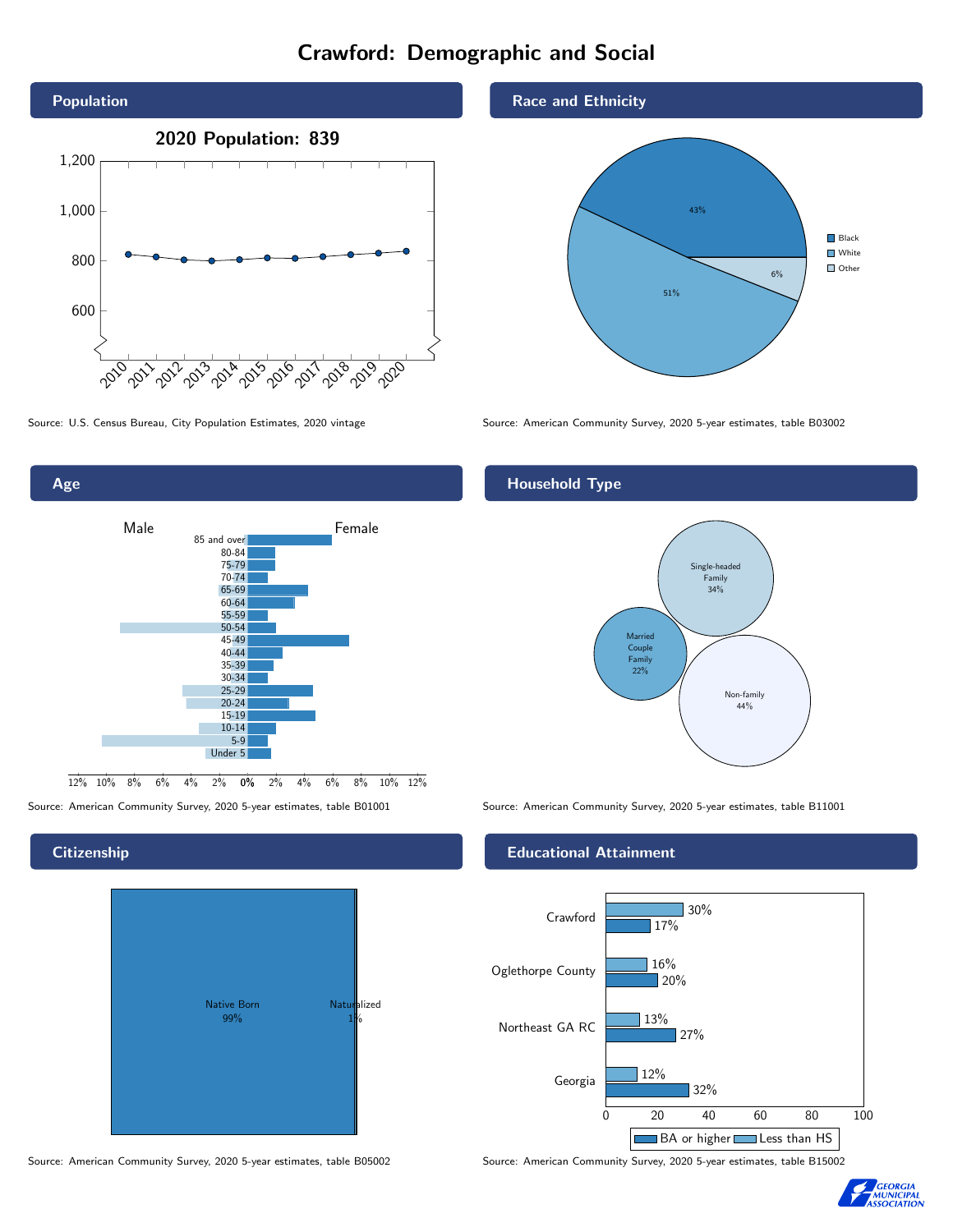# Crawford: Economic



Source: American Community Survey, 2020 5-year estimates, table B23001 Note: Unemployment rate is based upon the civilian labor force.



Source: American Community Survey, 2020 5-year estimates, tables B19013 and B19025 Source: American Community Survey, 2020 5-year estimates, table B17010

Broadband Internet No 50% Yes 50%

#### Industry

| Agriculture, forestry, fishing and hunting, and mining      | $0\%$ |
|-------------------------------------------------------------|-------|
| Construction                                                | 7%    |
| Manufacturing                                               | 21%   |
| <b>Wholesale Trade</b>                                      | $0\%$ |
| <b>Retail Trade</b>                                         | 6%    |
| Transportation and warehousing, and utilities               | 7%    |
| Information                                                 | $0\%$ |
| Finance and insurance, real estate, rental, leasing         | $0\%$ |
| Professional, scientific, mgt, administrative, waste mgt    | 20%   |
| Educational services, and health care and social assistance | 32%   |
| Arts, entertainment, recreation, accommodation, food        | $2\%$ |
| service                                                     |       |
| Other services, except public administration                | $0\%$ |
| Public administration                                       | $4\%$ |

Source: American Community Survey, 2020 5-year estimates, table C24030

#### Poverty



#### Health Insurance



Source: American Community Survey, 2020 5-year estimates, table B28002 Source: American Community Survey, 2020 5-year estimates, table B18135